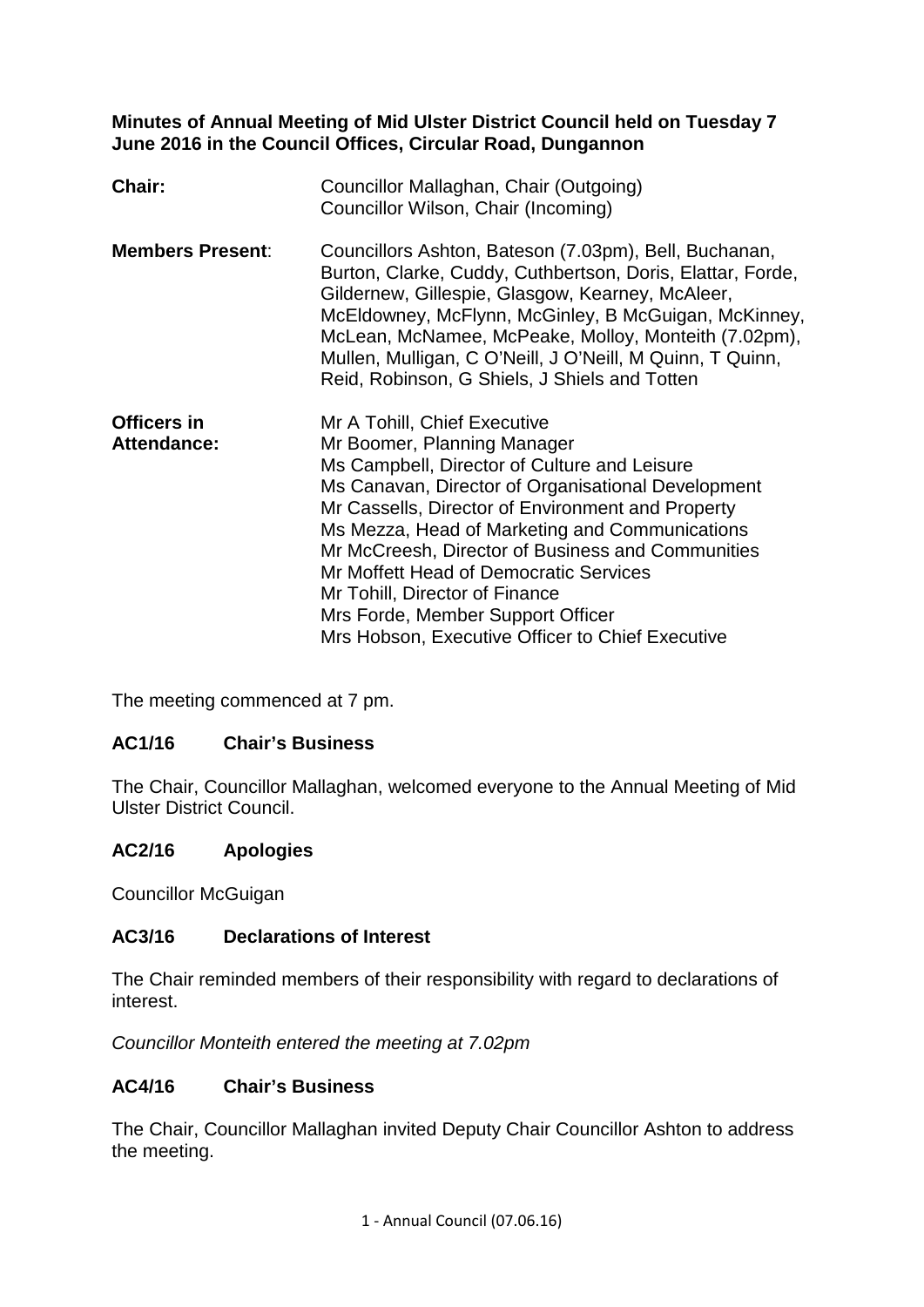### *Councillor Bateson entered the meeting at 7.03pm*

The outgoing Deputy Chair, Councillor Ashton stated that it had been an honour and a privilege to be the first Deputy Chair of Mid Ulster District Council and thanked her Democratic Unionist Party colleagues for nominating her for the post. Expressing her thanks to her constituents for their understanding for the period she had served as Deputy Chair Councillor Ashton also stated that the officers of Council had proved to be its most valuable asset and that their dedication and commitment throughout the transition period and the first year of Council could not be questioned. Councillor Ashton expressed her thanks to all staff and in particular during her time as Deputy Chair the Head of Marketing and Communications and Executive Officer to the Chief Executive.

The outgoing Deputy Chair, Councillor Ashton advised that she had attended many functions throughout the District, thanked all the various groups and organisations for the invitations and stated that she had represented the District in a professional and courteous manner at all times. Reflecting on the time the she had spent at engagements she expressed her personal thanks to her family who never complained when she had to miss family events and especially to her husband Rob who was a tremendous support to her. In closing Councillor Ashton thanked the community as a whole for their support and extended good wishes to the incoming Chair and Deputy Chair for the coming year.

In response, the Chair, Councillor Mallaghan remarking on some shared initiatives stated that Councillor Ashton together with the former Chair Councillor Dillon had been marvellous ambassadors for Council. The Chair acknowledged that it had been Councillor Ashton's idea to host the pre meeting reception to mark the first year of the Council. The Chair, further acknowledged the work of former Councillor Dillon throughout her time as Chair of the Council in its first year.

Reflecting on the past few weeks, Chair, Councillor Mallaghan highlighted events such as the Launch of the Seamus Heaney Homeplace at which the Irish President had been in attendance, a musical event at Kilronan School, Magherafelt and also attendance at events on the Hill of The O'Neill in Dungannon and emphasised that all of the people of Mid Ulster needed to know about this particular special place. The Chair, Councillor Mallaghan expressed his pleasure at seeing Tullyhogue Fort project coming to fruition and how he looked forward to the official opening in the coming weeks.

The Chair, Councillor Mallaghan remarked on the transition of the Council and stated that public perception was good. Focusing on achievements, Councillor Mallaghan highlighted the new website, social media, the non-geographical telephone number and that the planning department was the third busiest in the North with a 96% approval rate. In regard to the achievements in planning the Chair stated that the common sense approach had seen both approvals and refusals turned around.

The Chair, highlighted the Launch of the Economic Development Plan at Stormont and remarked on the £30m investment over the life of the project. He made mention also of the £400k grants issued to the community, the £10.6 million Rural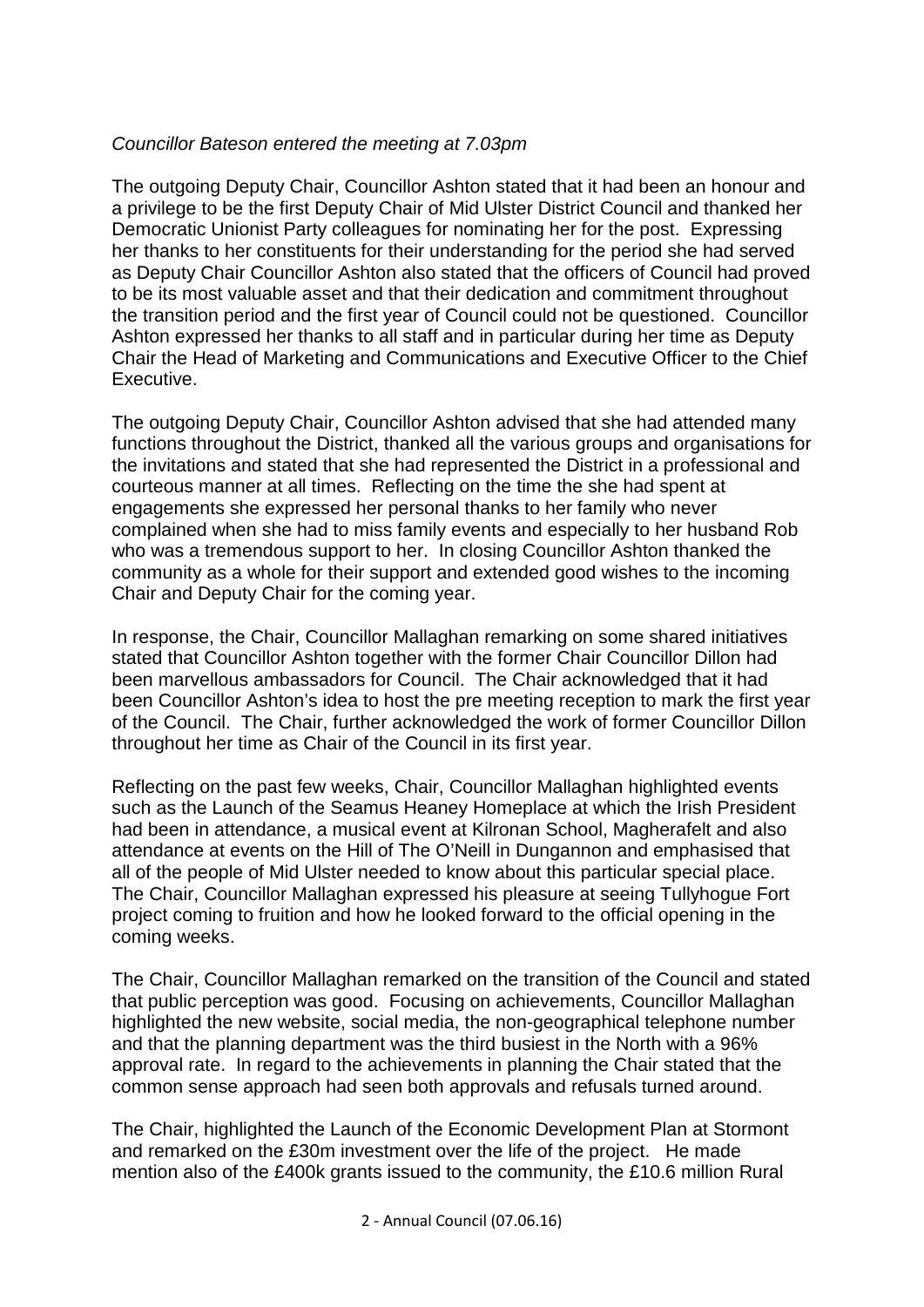Development programme and stated that Council had much to celebrate and were indeed 'setting the bar' across all Councils.

### **AC5/16 Positions of responsibility for periods 2016/17, 2017/18 and 2018/19**

The Chair, Councillor Mallaghan, referred members to a pack that had been circulated containing a grid for Positions of Responsibility for the periods 2016/17, 2017/18 and 2018/19, filled using the d'Hondt method, previously completed between Parties and if no one had any objections called for a proposer and seconder for the adoption of the grid.

Proposed by Councillor Mallaghan Seconded by Councillor McGinley

**Resolved** That the selected positions of responsibility set out in the grid below be adopted

|                              | Year 1     | Year 2     | Year 3     | Year 4     |
|------------------------------|------------|------------|------------|------------|
|                              | 2015/2016  | 2016/2017  | 2017/2018  | 2018/2019  |
| Council                      |            |            |            |            |
| Chair                        | SF         | <b>UUP</b> | <b>DUP</b> | SF         |
| Deputy-Chair                 | <b>DUP</b> | SDLP       | <b>UUP</b> | <b>DUP</b> |
|                              |            |            |            |            |
| <b>Audit Committee</b>       |            |            |            |            |
| Chair                        | <b>UUP</b> | SF         | SDLP       | SF         |
| Deputy-Chair                 | SF         | <b>UUP</b> | SF         | <b>DUP</b> |
|                              |            |            |            |            |
| <b>Development Committee</b> |            |            |            |            |
| Chair                        | <b>DUP</b> | SF         | <b>UUP</b> | SF         |
| Deputy-Chair                 | <b>IND</b> | SDLP       | SF         | <b>DUP</b> |
|                              |            |            |            |            |
| <b>Environment Committee</b> |            |            |            |            |
| Chair                        | SDLP       | <b>DUP</b> | SF         | <b>UUP</b> |
| Deputy-Chair                 | SF         | SF         | SDLP       | SF         |

3 - Annual Council (07.06.16)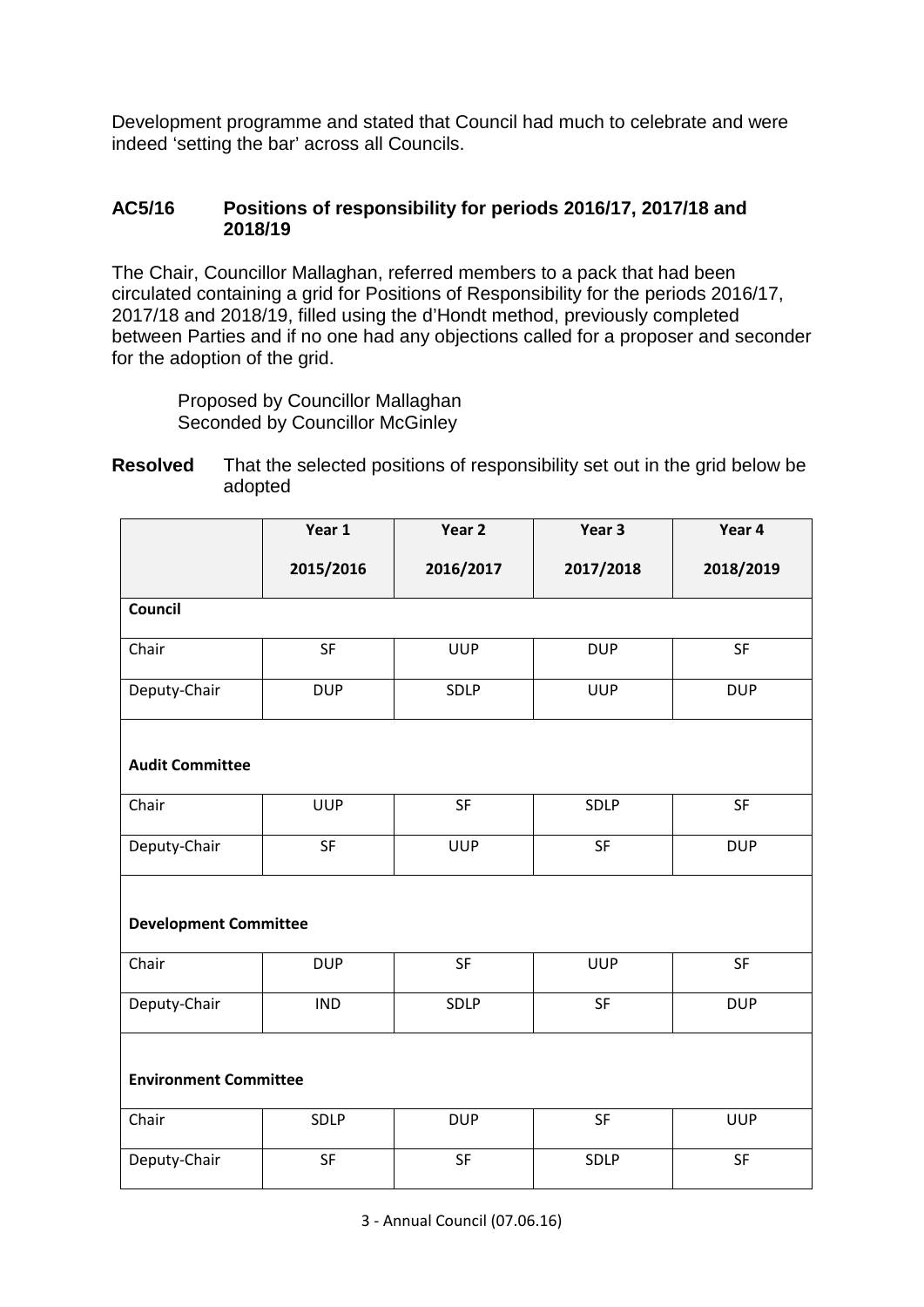| <b>Planning Committee</b>                                     |            |            |            |            |
|---------------------------------------------------------------|------------|------------|------------|------------|
| Chair                                                         | SDLP       | SF         | SF         | SF         |
| Deputy-Chair                                                  | <b>SF</b>  | <b>DUP</b> | <b>DUP</b> | <b>UUP</b> |
| <b>Policy &amp; Resources Committee</b>                       |            |            |            |            |
| Chair                                                         | SF         | SF         | SF         | <b>UUP</b> |
| Deputy-Chair                                                  | <b>DUP</b> | <b>UUP</b> | <b>DUP</b> | SDLP       |
| <b>Housing Council for NI (Note 2)</b>                        |            |            |            |            |
| 1 Representative                                              | SF         | SF         | SF         | SF         |
| <b>Partnership Panel for NI</b>                               |            |            |            |            |
| 1 Representative                                              |            |            | SDLP       |            |
| 4 year term                                                   |            |            |            |            |
| <b>Reserve Forces &amp; Cadets Association for NI</b>         |            |            |            |            |
| 1 Representative                                              | <b>UUP</b> | <b>DUP</b> | <b>UUP</b> | <b>DUP</b> |
| Policing & Community Safety Partnership - Mid Ulster (Note 3) |            |            |            |            |
| $10\,$                                                        | SF         | <b>DUP</b> |            |            |
| Representatives                                               | SF         | <b>DUP</b> |            |            |
| 4 year term                                                   | SF         | <b>UUP</b> |            |            |
|                                                               | SF         | <b>UUP</b> |            |            |
|                                                               | SF         | SDLP       |            |            |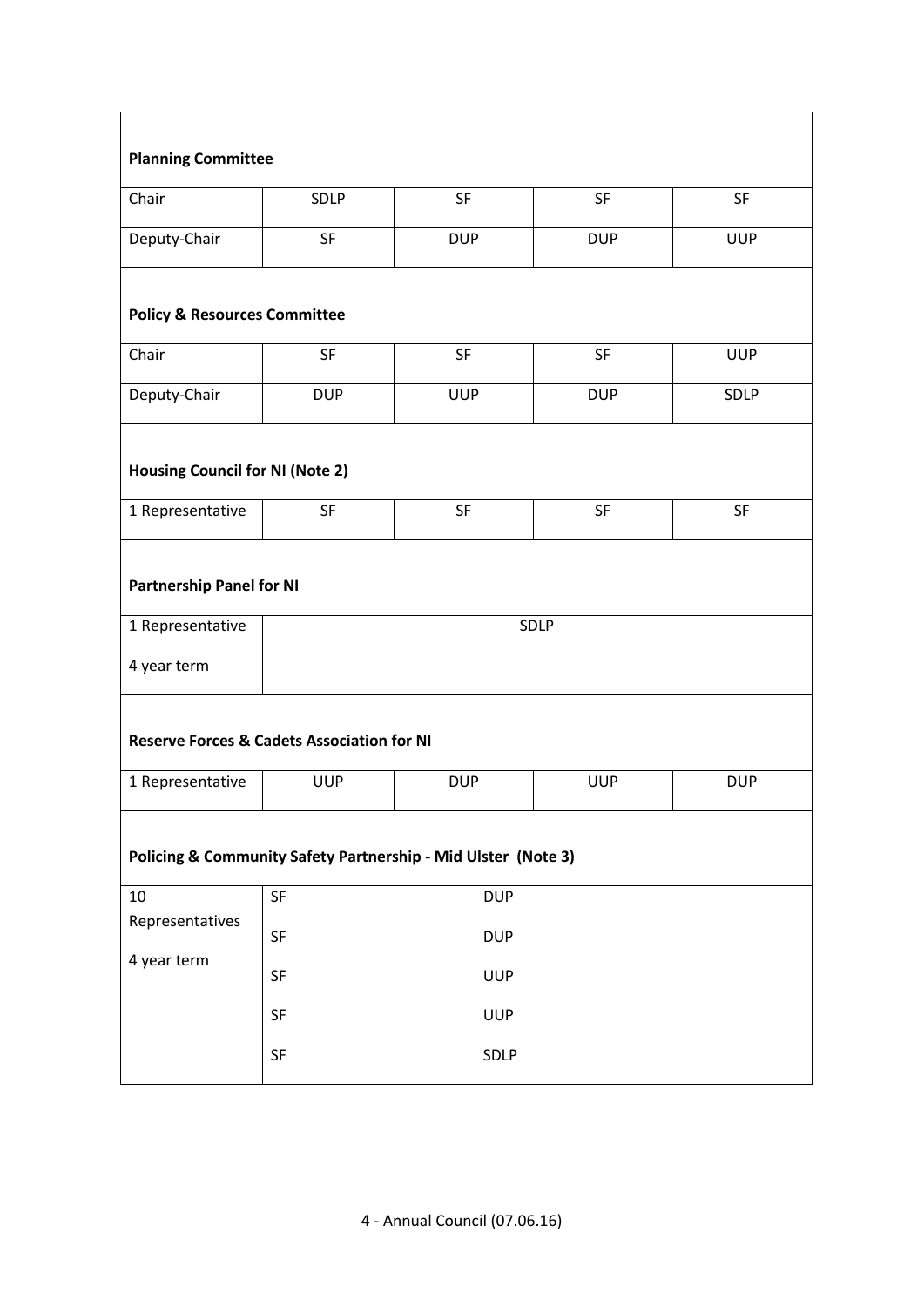### **AC6/16 Receive nominations to hold positions of responsibility commencing June 2016**

The Chair, Councillor Mallaghan, invited nominating officers to nominate members to hold the positions of responsibility, as listed for the period 2015-2016.

Councillor Cuddy nominated Councillor Wilson for the position of Chair.

Following the nomination of the Chair Councillor Mallaghan stood down and Councillor Wilson took the Chair.

The newly elected Chair, Councillor Wilson stated that it was an honour and a privilege to be the first Ulster Unionist Party Chair for Mid Ulster Council. He expressed his thanks to his party, his wife and family and his employer for their support and paid tribute to his predecessors Ms Dillon, Councillors Mallaghan and Ashton. Advising that he was proud to be a unionist and would make no apology for same, the Chair emphasised that it was his intention to represent everyone in the district during his time in office and acknowledging the difficulty of covering every event stated that he would work together with the Deputy Chair to endeavour that all events would be attended.

The Chair, Councillor Wilson stated that the Council had made great strides in its first year but that there was more work to be done and he looked forward to everyone working together to make yet more progress. Emphasising that he believed in equality and fairness, the Chair stated that it was his hope that 'petty politics' would be cast aside and that although it appeared that Mid Ulster was a 'cold house for unionists' that he hoped this could be worked emphasising that he was committed in his year as Chair to working for the betterment of the entire Mid Ulster region.

The Chair, Councillor Wilson made mention of his first official engagement which was to be at the primary school in Ardboe and acknowledged that in this the 100<sup>th</sup> anniversary of the Battle of the Somme he would be remembering all the fallen but especially those of the 36<sup>th</sup> Ulster Division and 16<sup>th</sup> Irish Division.

In closing the Chair, Councillor Wilson shared that he would be travelling to France to support the Northern Ireland Football team and expressed good wishes to them for the tournament. He also extended good wishes to the Republic of Ireland and Wales advising that according to the English press they had won the tournament and all other teams were playing for runner up positions! On a more serious note the Chair stated that he looked forward to working with the Chief Executive, the staff and fellow Members throughout his term of office.

The Chair, Councillor Wilson sought nomination for the position of Deputy Chair. Councillor Kearney nominated Councillor McAleer.

The Deputy Chair, Councillor McAleer stated that she was honoured and privileged to be nominated by her party for the position and thanked them for the opportunity together with her family for their support. The Deputy Chair stated that she looked forward to meeting, interacting and representing the people from across Mid Ulster.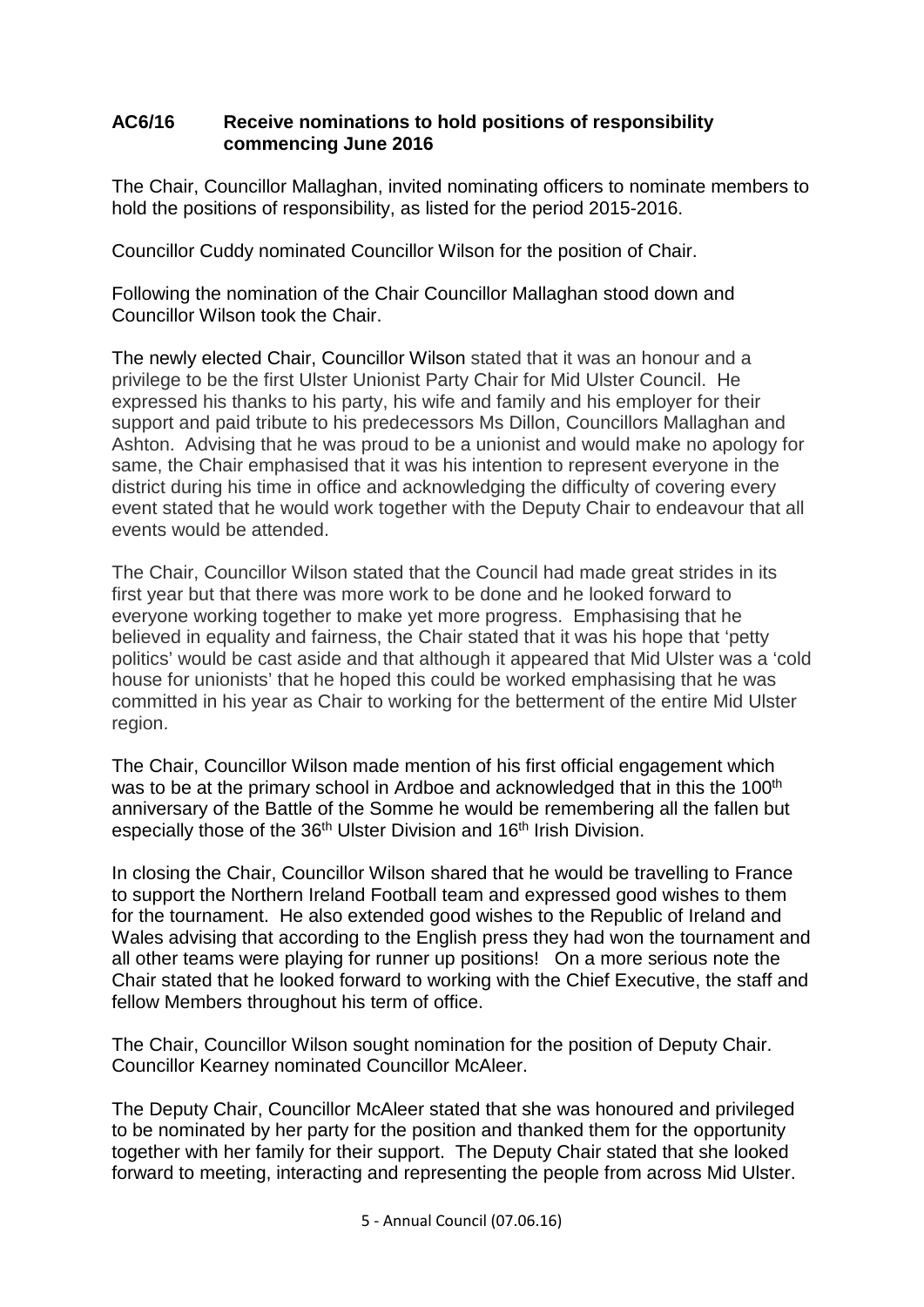| <b>Positions of Responsibility</b>      | Party           | <b>Councillor</b>                                             |
|-----------------------------------------|-----------------|---------------------------------------------------------------|
|                                         |                 |                                                               |
| Council, Chair                          | <b>UUP</b>      | <b>Councillor Trevor Wilson</b>                               |
|                                         |                 |                                                               |
| Council, Deputy Chair                   | <b>SDLP</b>     | <b>Councillor Sharon McAleer</b>                              |
|                                         |                 |                                                               |
| Audit Committee, Chair                  | <b>SF</b>       | <b>Councillor Brian McGuigan</b>                              |
|                                         |                 |                                                               |
| Audit Committee, Deputy Chair           | <b>UUP</b>      | <b>Councillor Walter Cuddy</b>                                |
|                                         |                 |                                                               |
| Development, Chair                      | <b>SF</b>       | <b>Councillor Dominic Molloy</b>                              |
|                                         | <b>SDLP</b>     |                                                               |
| Development, Deputy Chair               |                 | <b>Councillor Tony Quinn</b>                                  |
| Environment Committee, Chair            | <b>DUP</b>      | <b>Councillor Clement Cuthbertson</b>                         |
|                                         |                 |                                                               |
| Environment Committee, Deputy Chair     | <b>SF</b>       | <b>Councillor Sean McGuigan</b>                               |
|                                         |                 |                                                               |
| Planning Committee, Chair               | SF              | <b>Councillor Sean Clarke</b>                                 |
|                                         |                 |                                                               |
| Planning Committee, Deputy Chair        | <b>DUP</b>      | <b>Councillor James Shiels</b>                                |
|                                         |                 |                                                               |
| Policy & Resources, Chair               | <b>SF</b>       | <b>Councillor Phelim Gildernew</b>                            |
|                                         |                 |                                                               |
| Policy & Resources, Deputy Chair        | <b>UUP</b>      | <b>Councillor Derek McKinney</b>                              |
|                                         |                 |                                                               |
| Housing Council for NI                  | SF              | <b>Councillor Catherine Elattar</b>                           |
|                                         |                 |                                                               |
| Partnership Panel for NI (2015-2019)    | SDLP            | Cllr Malachy Quinn                                            |
|                                         |                 |                                                               |
| Reserve & Cadets Association for NI     | <b>DUP</b>      | <b>Councillor Anne Forde</b>                                  |
|                                         |                 |                                                               |
| Policing & Community Safety Partnership | <b>SF</b>       | <b>Councillor Phelim Gildernew</b><br>Councillor Seán McPeake |
|                                         | <b>SF</b><br>SF | <b>Councillor Peter Bateson</b>                               |
|                                         | <b>SF</b>       | Councillor Cáthal Mallaghan                                   |
|                                         | SF              | <b>Councillor Catherine Elattar</b>                           |
|                                         | <b>DUP</b>      | <b>Councillor Frances Burton</b>                              |
|                                         | <b>DUP</b>      | <b>Councillor James Shiels</b>                                |
|                                         | <b>UUP</b>      | <b>Councillor Mark Glasgow</b>                                |
|                                         | <b>UUP</b>      | Councillor Kenneth Reid                                       |
|                                         | <b>SDLP</b>     | <b>Councillor Tony Quinn</b>                                  |
| Policing & Community Safety Partnership | <b>DUP</b>      | <b>Councillor Frances Burton</b>                              |
| Chairperson                             |                 |                                                               |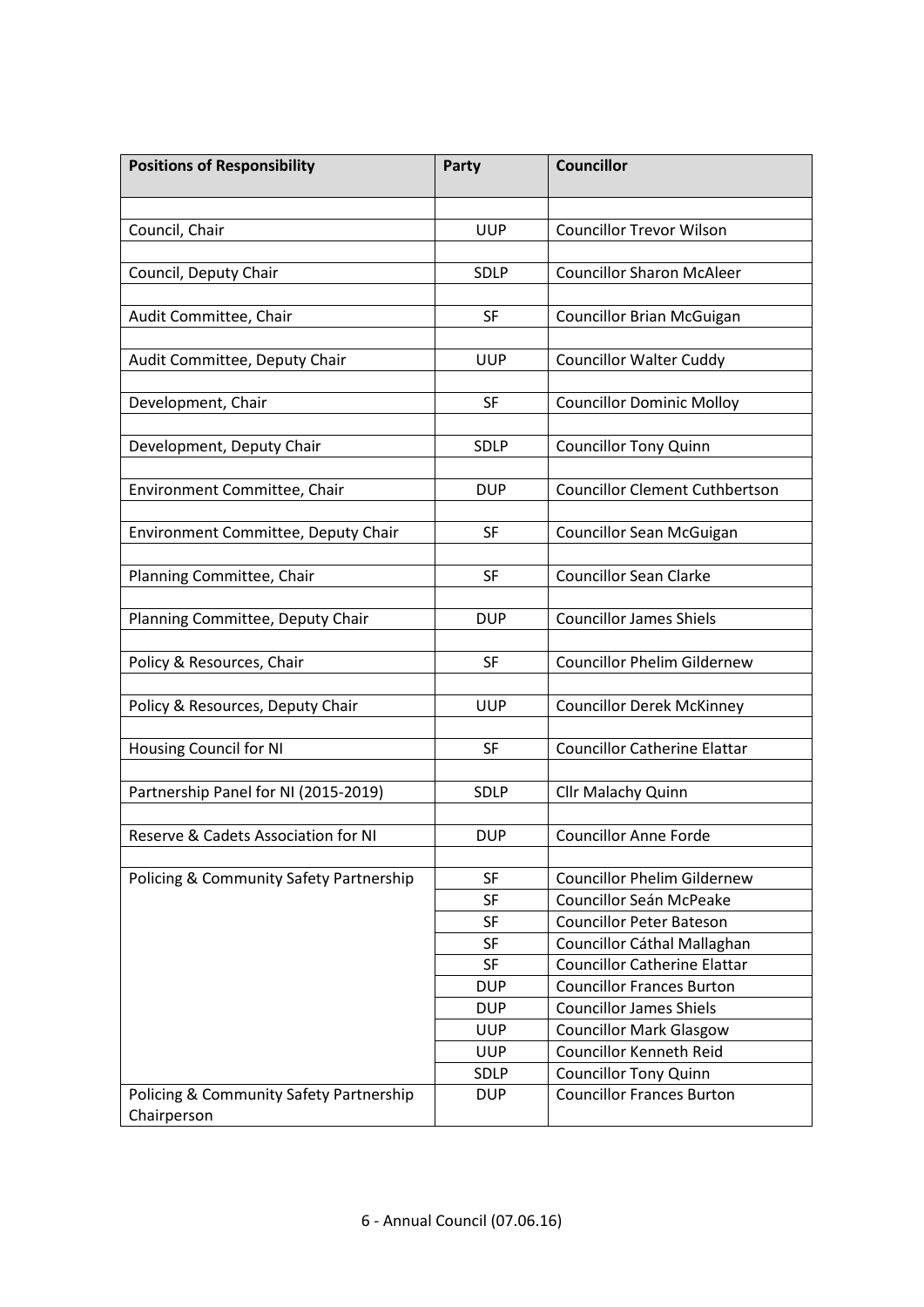# **AC7/15 Appointment of councillors to Audit Committee**

The Chair, Councillor Wilson, invited nominating officers to nominate members to the Audit Committee:

|                | <b>Audit Committee</b> |              |                                     |  |
|----------------|------------------------|--------------|-------------------------------------|--|
|                |                        |              |                                     |  |
|                | <b>Position</b>        | <b>Party</b> | <b>Member</b>                       |  |
|                | 1. Chair               | <b>SF</b>    | <b>Councillor Brian McGuigan</b>    |  |
|                | 2. Vice-Chair          | <b>UUP</b>   | <b>Councillor Walter Cuddy</b>      |  |
| 3.             | Member                 | <b>SF</b>    | <b>Councillor Ronan McGinley</b>    |  |
| 4.             | Member                 | <b>SF</b>    | <b>Councillor Caoimhe O'Neill</b>   |  |
| 5 <sub>1</sub> | Member                 | <b>DUP</b>   | <b>Councillor Kim Ashton</b>        |  |
| 6.             | Member                 | <b>UUP</b>   | <b>Councillor George Shiels</b>     |  |
| 7.             | Member                 | <b>SDLP</b>  | <b>Councillor Christine McFlynn</b> |  |
| 8.             | Member                 | <b>IND</b>   | <b>Councillor Barry Monteith</b>    |  |

# **AC8/16 Appointment of Councillors to Development Committee**

The Chair, Councillor Wilson, invited nominating officers to nominate members to the Development Committee:

|                | <b>Development Committee</b> |              |                                     |  |
|----------------|------------------------------|--------------|-------------------------------------|--|
|                |                              |              |                                     |  |
|                | <b>Position</b>              | <b>Party</b> | <b>Member</b>                       |  |
|                | 1. Chair                     | <b>SF</b>    | <b>Councillor Dominic Molloy</b>    |  |
| 2 <sub>1</sub> | Vice-Chair                   | <b>SDLP</b>  | <b>Councillor Tony Quinn</b>        |  |
| 3.             | Member                       | <b>SF</b>    | <b>Councillor Sean Clarke</b>       |  |
| 4.             | Member                       | <b>SF</b>    | <b>Councillor Niamh Doris</b>       |  |
| 5.             | Member                       | <b>SF</b>    | <b>Councillor Catherine Elattar</b> |  |
| 6.             | Member                       | <b>SF</b>    | <b>Councillor Kate McEldowney</b>   |  |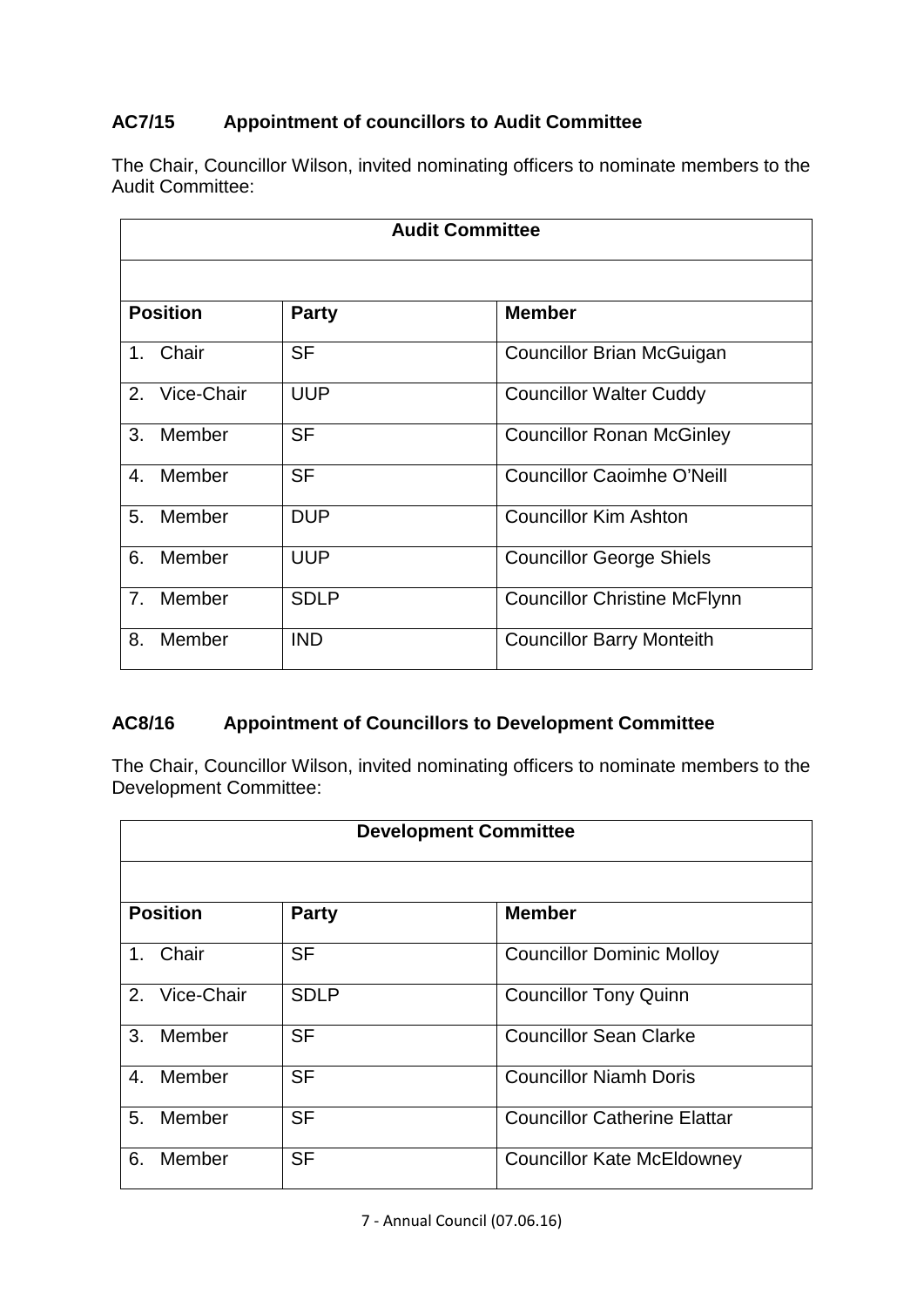| 7. Member    | SF          | <b>Councillor John McNamee</b>    |
|--------------|-------------|-----------------------------------|
| 8.<br>Member | <b>SF</b>   | <b>Councillor Caoimhe O'Neill</b> |
| Member<br>9. | <b>DUP</b>  | <b>Councillor Frances Burton</b>  |
| 10. Member   | <b>DUP</b>  | <b>Councillor Anne Forde</b>      |
| 11. Member   | <b>DUP</b>  | <b>Councillor James Shiels</b>    |
| 12. Member   | <b>UUP</b>  | <b>Councillor Walter Cuddy</b>    |
| 13. Member   | <b>UUP</b>  | <b>Councillor George Shiels</b>   |
| 14. Member   | <b>UUP</b>  | <b>Councillor Trevor Wilson</b>   |
| 15. Member   | <b>SDLP</b> | <b>Councillor Sharon McAleer</b>  |
| 16. Member   | <b>IND</b>  | <b>Councillor Barry Monteith</b>  |

# **AC9/16 Appointment of councillors to Environment Committee**

The Chair, Councillor Wilson, invited nominating officers to nominate members to the Environment Committee:

|                | <b>Environment Committee</b> |              |                                       |  |
|----------------|------------------------------|--------------|---------------------------------------|--|
|                |                              |              |                                       |  |
|                | <b>Position</b>              | <b>Party</b> | <b>Member</b>                         |  |
|                | 1. Chair                     | <b>DUP</b>   | <b>Councillor Clement Cuthbertson</b> |  |
|                | 2. Vice-Chair                | <b>SF</b>    | Councillor Sean McGuigan              |  |
| 3.             | Member                       | <b>SF</b>    | <b>Councillor Mickey Gillespie</b>    |  |
| $\overline{4}$ | Member                       | <b>SF</b>    | <b>Councillor Ronan McGinley</b>      |  |
| 5.             | Member                       | <b>SF</b>    | <b>Councillor Brian McGuigan</b>      |  |
| 6.             | Member                       | <b>SF</b>    | <b>Councillor John McNamee</b>        |  |
| 7 <sub>1</sub> | Member                       | <b>SF</b>    | Councillor Joe O'Neill                |  |
| 8.             | Member                       | <b>SF</b>    | <b>Councillor Darren Totten</b>       |  |
| 9.             | Member                       | <b>DUP</b>   | <b>Councillor Wilbert Buchanan</b>    |  |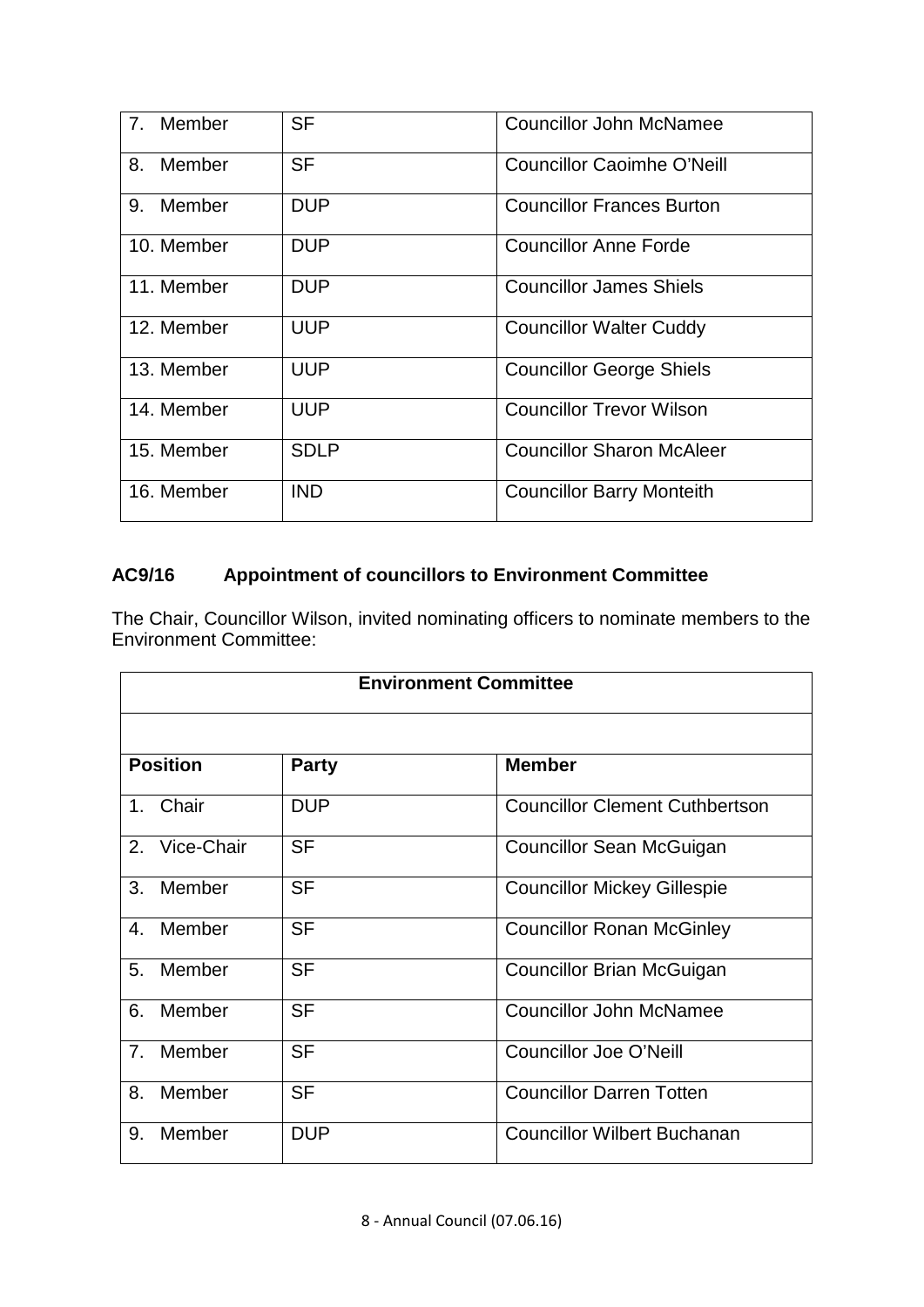| 10. Member | <b>DUP</b>  | <b>Councillor Frances Burton</b>    |
|------------|-------------|-------------------------------------|
| 11. Member | <b>UUP</b>  | <b>Councillor Mark Glasgow</b>      |
| 12. Member | <b>UUP</b>  | <b>Councillor Robert Mulligan</b>   |
| 13. Member | <b>UUP</b>  | <b>Councillor Kenneth Reid</b>      |
| 14. Member | <b>SDLP</b> | <b>Councillor Martin Kearney</b>    |
| 15. Member | <b>SDLP</b> | <b>Councillor Christine McFlynn</b> |
| 16. Member | <b>SDLP</b> | <b>Councillor Denise Mullen</b>     |

# **AC10/16 Appointment of councillors to Planning Committee**

The Chair, Councillor Wilson, invited nominating officers to nominate members to the Planning Committee:

| <b>Planning Committee</b> |              |                                       |
|---------------------------|--------------|---------------------------------------|
|                           |              |                                       |
| <b>Position</b>           | <b>Party</b> | <b>Member</b>                         |
| Chair<br>$1_{-}$          | <b>SF</b>    | <b>Councillor Sean Clarke</b>         |
| Vice-Chair<br>2.          | <b>DUP</b>   | <b>Councillor James Shiels</b>        |
| Member<br>3.              | <b>SF</b>    | <b>Councillor Peter Bateson</b>       |
| Member<br>$\mathbf{4}$ .  | <b>SF</b>    | <b>Councillor Gavin Bell</b>          |
| Member<br>5.              | <b>SF</b>    | <b>Councillor Phelim Gildernew</b>    |
| Member<br>6.              | <b>SF</b>    | Councillor Cáthal Mallaghan           |
| Member<br>7 <sub>1</sub>  | <b>SF</b>    | <b>Councillor Kate McEldowney</b>     |
| Member<br>8.              | <b>SF</b>    | Councillor Seán McPeake               |
| Member<br>9.              | <b>DUP</b>   | <b>Councillor Clement Cuthbertson</b> |
| 10. Member                | <b>DUP</b>   | <b>Councillor Wills Robinson</b>      |
| 11. Member                | <b>UUP</b>   | <b>Councillor Mark Glasgow</b>        |
| 12. Member                | <b>UUP</b>   | <b>Councillor Derek McKinney</b>      |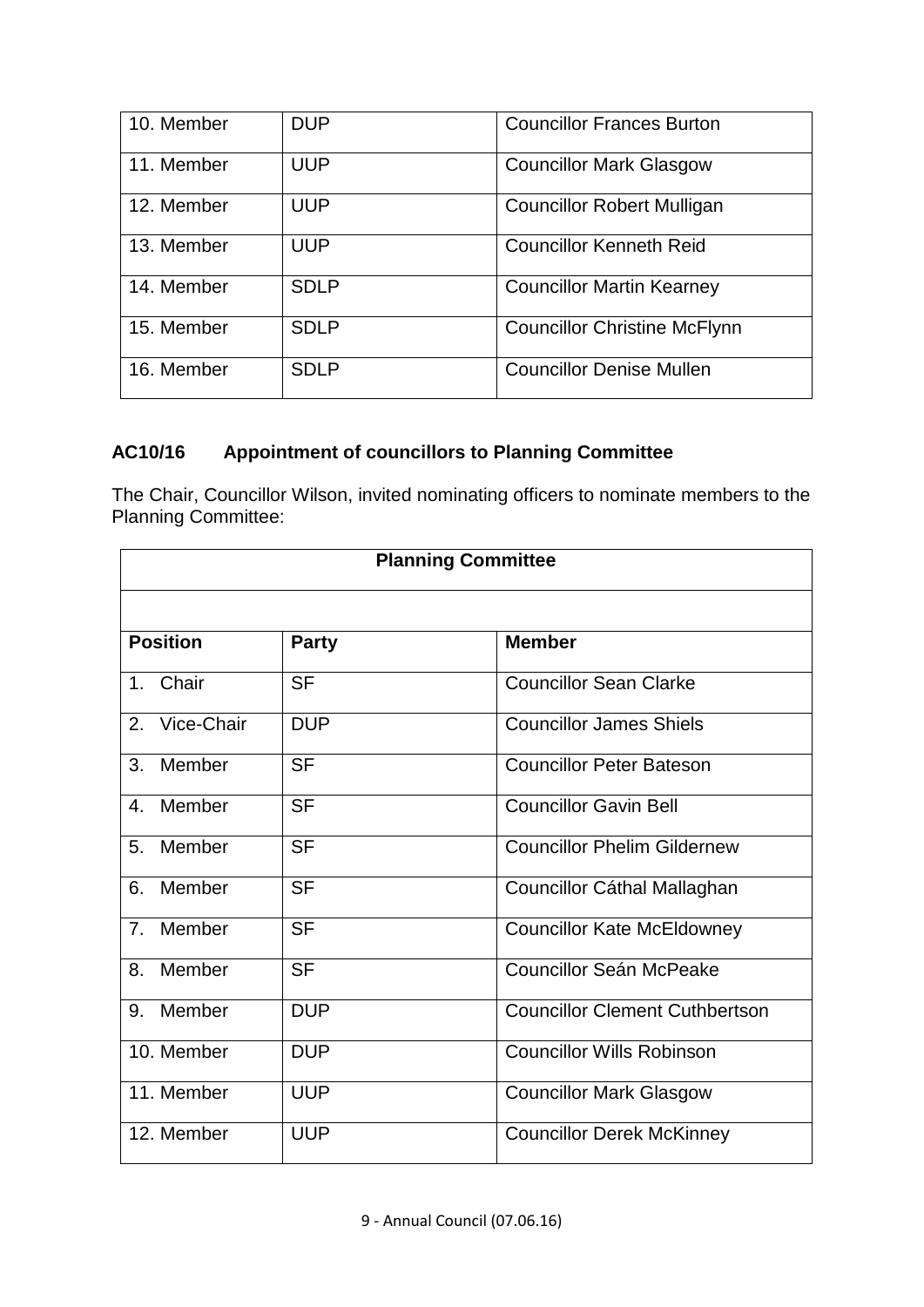| 13. Member | UUP         | <b>Councillor Kenneth Reid</b>   |
|------------|-------------|----------------------------------|
| 14. Member | <b>SDLP</b> | <b>Councillor Martin Kearney</b> |
| 15. Member | <b>SDLP</b> | <b>Councillor Sharon McAleer</b> |
| 16. Member | <b>SDLP</b> | <b>Councillor Denise Mullen</b>  |

## **AC11/16 Appointment of councillors to Policy & Resources Committee**

The Chair, Councillor Wilson, invited nominating officers to nominate members to the Policy & Resources Committee:

| <b>Policy &amp; Resources Committee</b> |              |                                     |  |  |
|-----------------------------------------|--------------|-------------------------------------|--|--|
|                                         |              |                                     |  |  |
| <b>Position</b>                         | <b>Party</b> | <b>Member</b>                       |  |  |
| Chair<br>1 <sub>1</sub>                 | <b>SF</b>    | <b>Councillor Phelim Gildernew</b>  |  |  |
| Vice-Chair<br>2.                        | <b>UUP</b>   | <b>Councillor Derek McKinney</b>    |  |  |
| Member<br>3.                            | <b>SF</b>    | <b>Councillor Peter Bateson</b>     |  |  |
| Member<br>$\mathbf{4}$ .                | <b>SF</b>    | <b>Councillor Catherine Elattar</b> |  |  |
| Member<br>5.                            | <b>SF</b>    | Councillor Cáthal Mallaghan         |  |  |
| Member<br>6.                            | <b>SF</b>    | <b>Councillor Dominic Molloy</b>    |  |  |
| Member<br>7 <sub>1</sub>                | <b>SF</b>    | <b>Councillor Sean McGuigan</b>     |  |  |
| Member<br>8.                            | <b>SF</b>    | Councillor Seán McPeake             |  |  |
| Member<br>9.                            | <b>SF</b>    | <b>Councillor Darren Totten</b>     |  |  |
| 10. Member                              | <b>DUP</b>   | <b>Councillor Kim Ashton</b>        |  |  |
| 11. Member                              | <b>DUP</b>   | <b>Councillor Wilbert Buchanan</b>  |  |  |
| 12. Member                              | <b>DUP</b>   | <b>Councillor Anne Forde</b>        |  |  |
| 13. Member                              | <b>DUP</b>   | <b>Councillor Paul McLean</b>       |  |  |
| 14. Member                              | <b>UUP</b>   | <b>Councillor Walter Cuddy</b>      |  |  |
| 15. Member                              | <b>SDLP</b>  | <b>Councillor Malachy Quinn</b>     |  |  |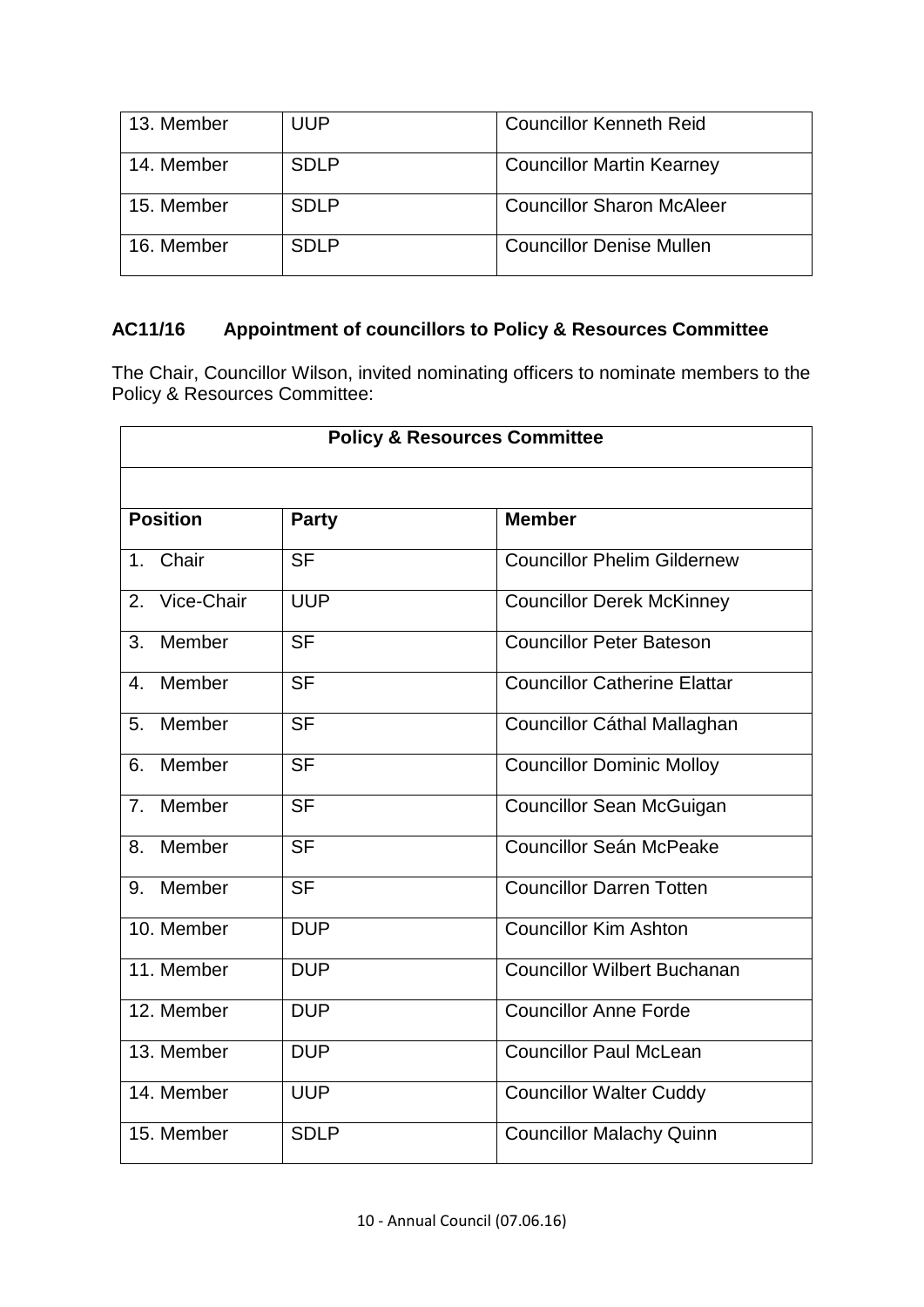| 16. Member | SDLP | Councillor Tony Quinn |
|------------|------|-----------------------|
|            |      |                       |

## **AC12/16 Nomination of Representatives to Outside Bodies**

The Chief Executive drew attention to the previously circulate report and advised that the undernoted nominations were no longer relevant

- Cookstown & Dungannon Citizens Advice Bureau;
- Magherafelt Advice Services;
- RDP Local Action Group: and
- TIPSA.

The Chair Councillor Wilson sought changes to the nominations in the report. Councillor Monteith stated although as a DEA Councillor in Dungannon he had was nominated to serve on the Coalisland and Dungannon Neighbourhood Renewal Partnership he would not be accepting the position.

Councillor McGinley outlined the undernoted changes to Sinn Féin representation on outside bodies:

- Councillor Doris would now replace former Councillor Dillon on any organisations the previous Councillor served on;
- Councillor McNamee would replace Councillor Gillespie on Cookstown, Dungannon & Magherafelt Community Transport;
- Councillor Gillespie would replace Councillor McNamee on NI Amenity Council;
- Councillor Clarke would represent Sinn Féin Party NILGA Member Network for Planning;

Councillor Kearney outlined the undernoted changes to SDLP representation on outside bodies:

• Councillor McFlynn replace Councillor McAleer on Shopmobility Mid Ulster.

The Chair Councillor Wilson outlined the undernoted change to UUP representation on outside bodies:

- Councillor Reid replace Councillor Cuddy on Flavour of Tyrone;
- Councillor Glasgow would represent UUP on NILGA Member Network for Community Planning;

Councillor McLean outlined the undernoted change to DUP representation on outside bodies:

• Councillor Forde would be removed from Workspace Draperstown.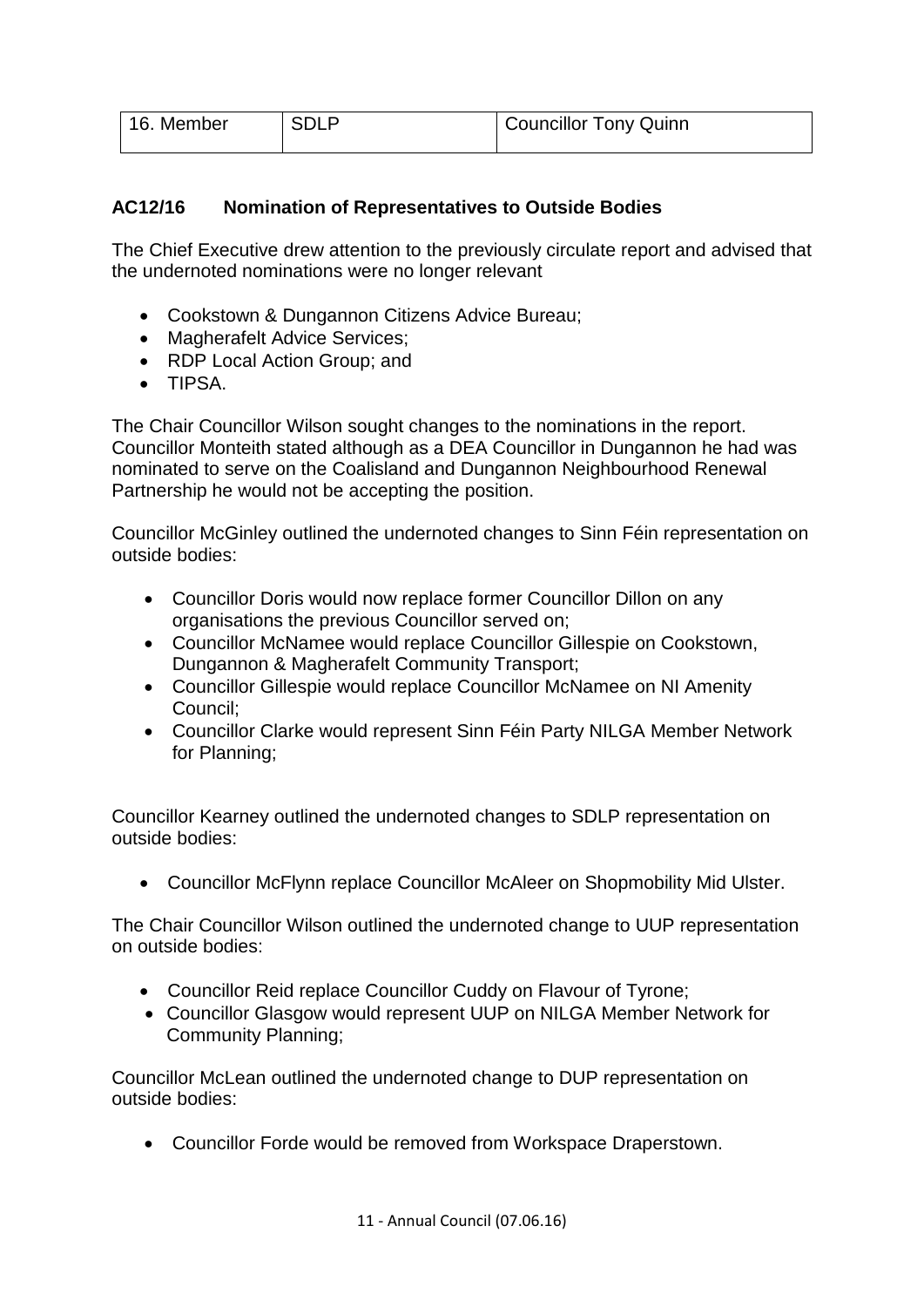| <b>Resolved</b> | That the undernoted table be agreed as Councillor representation on |
|-----------------|---------------------------------------------------------------------|
|                 | outside bodies for year 2016/2017.                                  |

| <b>Name of Organisation</b>                                        | <b>Mid Ulster</b><br><b>Council Positions</b>                     | <b>Members Agreed at 2016</b><br><b>General Meeting</b>                                                                                                                                                                                                                                                                                      |
|--------------------------------------------------------------------|-------------------------------------------------------------------|----------------------------------------------------------------------------------------------------------------------------------------------------------------------------------------------------------------------------------------------------------------------------------------------------------------------------------------------|
| <b>Agewell Partnership</b>                                         | <b>DUP</b><br><b>SDLP</b><br><b>SF</b><br><b>SF</b><br><b>UUP</b> | Councillor F Burton,<br><b>Councillor C McFlynn</b><br>Councillor C Elattar,<br><b>Councillor D Totten</b><br>Councillor G Shiels,                                                                                                                                                                                                           |
| Blackwater Regional Partnership Board                              | <b>DUP</b><br><b>SDLP</b><br><b>SF</b><br><b>UUP</b>              | <b>Councillor C Cuthbertson</b><br><b>Councillor D Mullen</b><br><b>Councillor P Gildernew</b><br><b>Councillor K Reid</b>                                                                                                                                                                                                                   |
| Burnavon Arts & Cultural Centre Sub Committee                      | <b>DUP</b><br><b>SDLP</b><br><b>SF</b><br><b>SF</b><br><b>UUP</b> | Councillor W Buchanan<br><b>Councillor M Quinn</b><br>Councillor C Mallaghan<br><b>Councillor J McNamee</b><br><b>Councillor T Wilson</b>                                                                                                                                                                                                    |
| <b>Caledon Regeneration Partnership</b>                            | <b>DUP</b><br><b>SDLP</b><br><b>SF</b><br><b>UUP</b>              | <b>Councillor F Burton</b><br><b>Councillor S McAleer</b><br><b>Councillor P Gildernew</b><br><b>Councillor R Mulligan</b>                                                                                                                                                                                                                   |
| Coalisland and District Development Association                    | <b>SF</b><br><b>UUP</b>                                           | <b>Councillor N Doris</b><br><b>Councillor K Reid</b>                                                                                                                                                                                                                                                                                        |
| Coalisland & Dungannon Neighbourhood<br><b>Renewal Partnership</b> | Dungannon &<br><b>Torrent DEAs</b>                                | Councillor Ashton<br><b>Councillor Cuddy</b><br><b>Councillor Cuthbertson</b><br><b>Councillor Molloy</b><br><b>Councillor Monteith</b><br><b>Councillor Mullen</b><br><b>Councillor Doris</b><br><b>Councillor Gillespie</b><br><b>Councillor McGinley</b><br>Councillor J O'Neill<br><b>Councillor M Quinn</b><br><b>Councillor K Reid</b> |
| Community Organisations of South Tyrone &<br>Areas                 | <b>DUP</b><br><b>SDLP</b><br><b>SF</b><br><b>SF</b><br><b>UUP</b> | <b>Councillor F Burton</b><br><b>Councillor S McAleer</b><br><b>Councillor D Molloy</b><br>Councillor J O'Neill<br><b>Councillor R Mulligan</b>                                                                                                                                                                                              |
| Cookstown & District Town Twinning Committee                       | <b>DUP</b><br><b>SDLP</b><br><b>SF</b><br><b>SF</b><br><b>UUP</b> | Councillor W Buchanan<br>Councillor T Quin,<br>Councillor C Mallaghan<br><b>Councillor J McNamee</b><br><b>Councillor T Wilson</b>                                                                                                                                                                                                           |
| <b>Cookstown Town Centre Forum</b>                                 | Cookstown<br><b>DEA</b>                                           | <b>Councillor Bell</b><br><b>Councillor Buchanan</b><br><b>Councillor Glasgow</b><br><b>Councillor Mallaghan</b><br><b>Councillor McNamee</b>                                                                                                                                                                                                |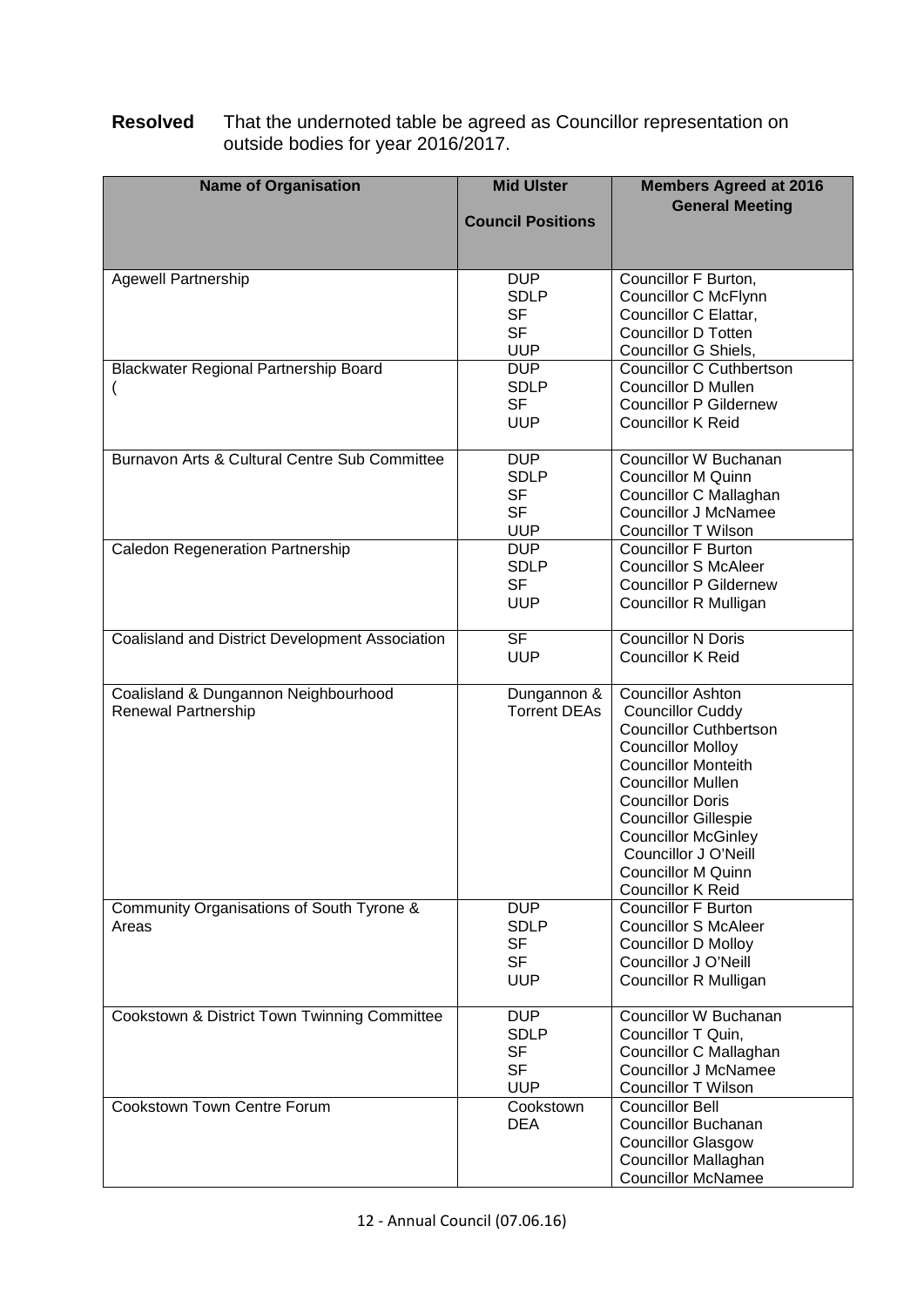| <b>Name of Organisation</b>                                      | <b>Mid Ulster</b>          | <b>Members Agreed at 2016</b><br><b>General Meeting</b>        |
|------------------------------------------------------------------|----------------------------|----------------------------------------------------------------|
|                                                                  | <b>Council Positions</b>   |                                                                |
|                                                                  |                            |                                                                |
|                                                                  |                            | <b>Councillor T Quinn</b>                                      |
|                                                                  |                            | <b>Councillor Wilson</b>                                       |
| Cookstown, Dungannon & Magherafelt<br><b>Community Transport</b> | <b>DUP</b><br><b>SF</b>    | <b>Councillor F Burton</b><br><b>Councillor J McNamee</b>      |
|                                                                  | <b>UUP</b>                 | <b>Councillor K Reid</b>                                       |
| Drainage Council                                                 | $\overline{\mathsf{SF}}$   | <b>Public Appointments Process</b><br>(PAC)                    |
| Dungannon Enterprise Centre                                      | <b>DUP</b>                 | <b>Councillor K Ashton</b>                                     |
|                                                                  | <b>SF</b>                  | <b>Councillor D Molloy</b>                                     |
| Dungannon Regeneration Partnership                               | Dungannon                  | <b>Councillor Ashton</b>                                       |
|                                                                  | <b>DEA</b><br>6            | <b>Councillor Cuddy</b><br><b>Councillor Cuthbertson</b>       |
|                                                                  |                            | <b>Councillor Molloy</b>                                       |
|                                                                  |                            | <b>Councillor Monteith</b><br><b>Councillor Mullen</b>         |
| Flavour of Tyrone                                                | <b>DUP</b><br><b>SDLP</b>  | <b>Councillor F Burton</b><br><b>Councillor S McAleer</b>      |
|                                                                  | <b>SF</b>                  | <b>Councillor P Gildernew</b>                                  |
|                                                                  | <b>SF</b><br><b>UUP</b>    | <b>Councillor M Gillespie</b><br><b>Councillor K Reid</b>      |
|                                                                  |                            |                                                                |
| <b>ICBAN</b>                                                     | <b>SF</b><br><b>SF</b>     | Councillor C Mallaghan<br><b>Councillor P Gildernew</b>        |
|                                                                  | <b>SF</b>                  | <b>Councillor S McPeake</b>                                    |
|                                                                  | <b>UUP</b>                 | <b>Councillor R Mulligan</b>                                   |
| Local Government Forum: Northern<br>Commissioning Group, HSCB    | <b>SDLP</b><br><b>SDLP</b> | <b>Councillor M Kearney</b><br><b>Councillor C McFlynn</b>     |
|                                                                  | <b>SF</b>                  | Councillor B McGuigan                                          |
|                                                                  | <b>UUP</b>                 | Councillor G Shiels                                            |
|                                                                  |                            |                                                                |
| Lough Neagh Partnership Board                                    | <b>DUP</b><br><b>SDLP</b>  | <b>Councillor W Robinson</b><br><b>Councillor M Quinn</b>      |
|                                                                  | <b>SF</b><br><b>SF</b>     | <b>Councillor K McEldowney</b><br><b>Councillor R McGinley</b> |
|                                                                  | <b>UUP</b>                 | <b>Councillor D McKinney</b>                                   |
| Magherafelt Town Centre Forum                                    | Magherafelt                | Councillor Clarke,                                             |
|                                                                  | <b>DEA</b>                 | <b>Councillor McFlynn</b><br>Councillor McLean,                |
|                                                                  |                            | <b>Councillor G Shiels</b>                                     |
|                                                                  |                            | <b>Councillor D Totten</b>                                     |
| National Association of Councillors NI                           | <b>DUP</b><br><b>DUP</b>   | <b>Councillor Cuthbertson</b><br><b>Councillor J Shiels</b>    |
|                                                                  | <b>SDLP</b>                | <b>Councillor T Quinn</b>                                      |
|                                                                  | <b>SF</b><br><b>SF</b>     | <b>Councillor S Clarke</b><br><b>Councillor P Gildernew</b>    |
|                                                                  | <b>SF</b>                  | <b>Councillor D Molloy</b>                                     |
|                                                                  | <b>SF</b>                  | Councillor C O'Neill                                           |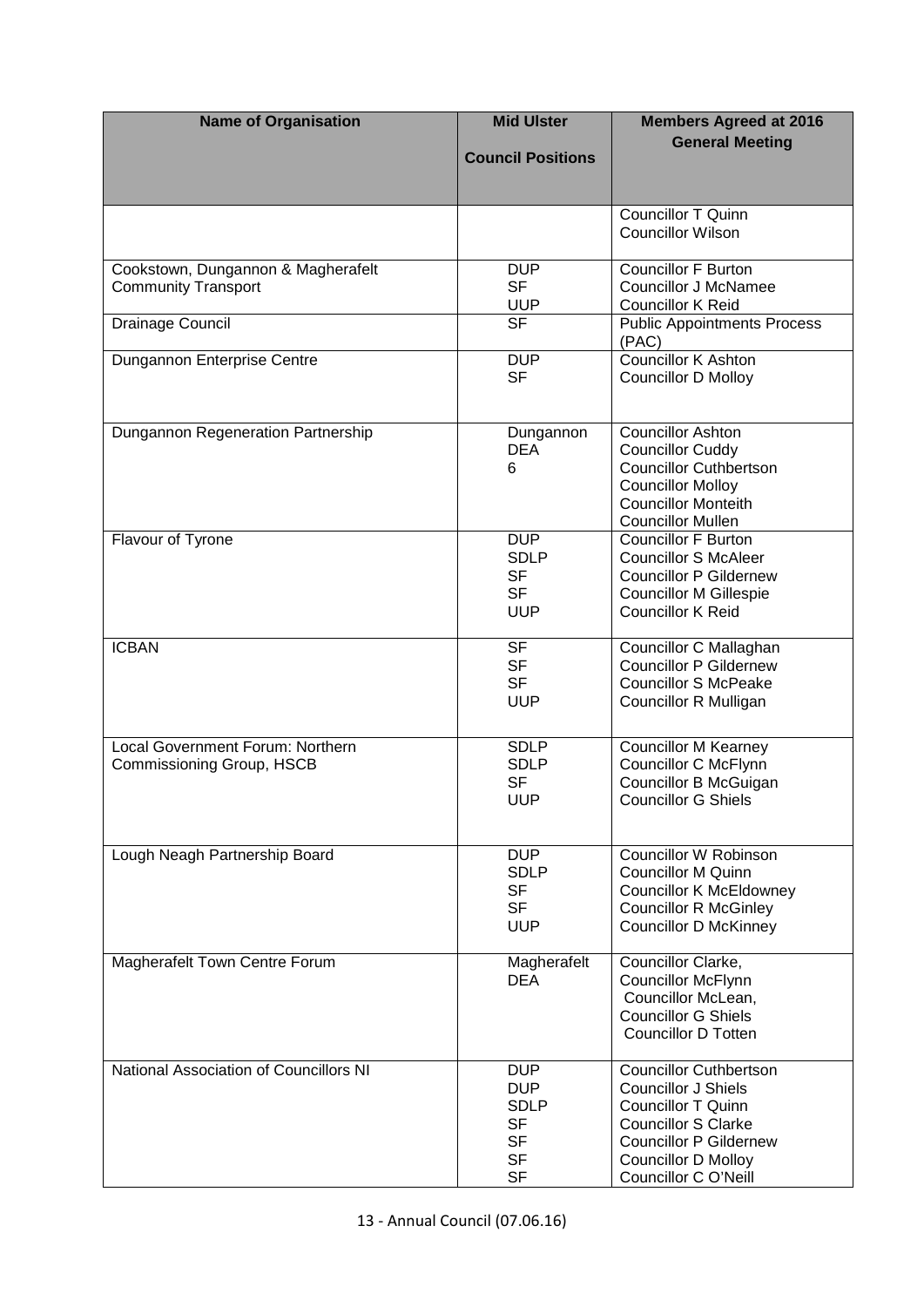| <b>Name of Organisation</b>                                               | <b>Mid Ulster</b><br><b>Council Positions</b>                                                              | <b>Members Agreed at 2016</b><br><b>General Meeting</b>                                                                                                                                                                    |
|---------------------------------------------------------------------------|------------------------------------------------------------------------------------------------------------|----------------------------------------------------------------------------------------------------------------------------------------------------------------------------------------------------------------------------|
|                                                                           | <b>UUP</b>                                                                                                 | <b>Councillor D McKinney</b>                                                                                                                                                                                               |
| NI Amenity Council                                                        | <b>DUP</b><br><b>SF</b><br><b>UUP</b>                                                                      | <b>Councillor J Shiels</b><br><b>Councillor M Gillespie</b><br><b>Councillor G Shiels</b>                                                                                                                                  |
| NI Local Government Association                                           | <b>DUP</b><br><b>DUP</b><br><b>DUP</b><br><b>SDLP</b><br><b>SF</b><br><b>SF</b><br><b>SF</b><br><b>UUP</b> | Councillor F Burton<br>Councillor W Buchanan<br><b>Councillor J Shiels</b><br><b>Councillor M Kearney</b><br><b>Councillor S McPeake</b><br>Councillor S McGuigan<br>Councillor C Mallaghan<br><b>Councillor M Glasgow</b> |
| <b>NILGA Member Networks:</b>                                             |                                                                                                            |                                                                                                                                                                                                                            |
| <b>Community Planning</b><br>$\bullet$<br>Planning<br>$\bullet$           | Community<br>Planning (x1)<br>Planning $(x 1)$                                                             | <b>Councillor Mark Glasgow</b><br><b>Councillor Sean Clarke</b>                                                                                                                                                            |
| <b>Pulse Contract Liaison Committee</b>                                   | <b>DUP</b><br><b>SDLP</b><br><b>SF</b><br><b>SF</b><br><b>UUP</b>                                          | <b>Councillor P McLean</b><br><b>Councillor M Kearney</b><br><b>Councillor P Bateson</b><br><b>Councillor K McEldowney</b><br><b>Councillor D McKinney</b>                                                                 |
| The Honourable The Irish Society: Advisory<br>Committee                   | <b>UUP</b><br><b>SF</b>                                                                                    | <b>Councillor G Shiels</b><br>Councillor B McGuigan<br>A Tohill (Officer)                                                                                                                                                  |
| Seamus Heaney Centre Project Board                                        | Chair<br>Deputy Chair                                                                                      | <b>Councillor Trevor Wilson</b><br><b>Councillor Sharon McAleer</b>                                                                                                                                                        |
| Shopmobility Mid Ulster                                                   | <b>DUP</b><br><b>SDLP</b><br><b>SF</b><br><b>SF</b><br><b>UUP</b>                                          | <b>Councillor J Shiels</b><br><b>Councillor C McFlynn</b><br><b>Councillor J McNamee</b><br>Councillor J O'Neill<br><b>Councillor M Glasgow</b>                                                                            |
| Somme Association (Somme Advisory Council)                                | <b>DUP</b><br><b>UUP</b>                                                                                   | <b>Councillor J Shiels</b><br>Councillor R Mulligan                                                                                                                                                                        |
| South Tyrone Hospital Community Forum                                     | <b>DUP</b><br><b>SF</b>                                                                                    | <b>Councillor C Cuthbertson</b><br><b>Councillor D Molloy</b>                                                                                                                                                              |
| Southern Child Care Partnership Trust Early<br>Years Forum                | $\overline{\mathsf{SF}}$<br><b>UUP</b>                                                                     | <b>Councillor D Molloy</b><br><b>Councillor K Reid</b>                                                                                                                                                                     |
| <b>Tullyvar Joint Committee</b><br>(Appointed from Environment Committee) | <b>DUP</b><br><b>SDLP</b><br><b>SF</b><br><b>SF</b><br><b>UUP</b>                                          | Councillor F Burton<br><b>Councillor D Mullen</b><br><b>Councillor R McGinley</b><br>Councillor S McGuigan<br><b>Councillor R Mulligan</b>                                                                                 |